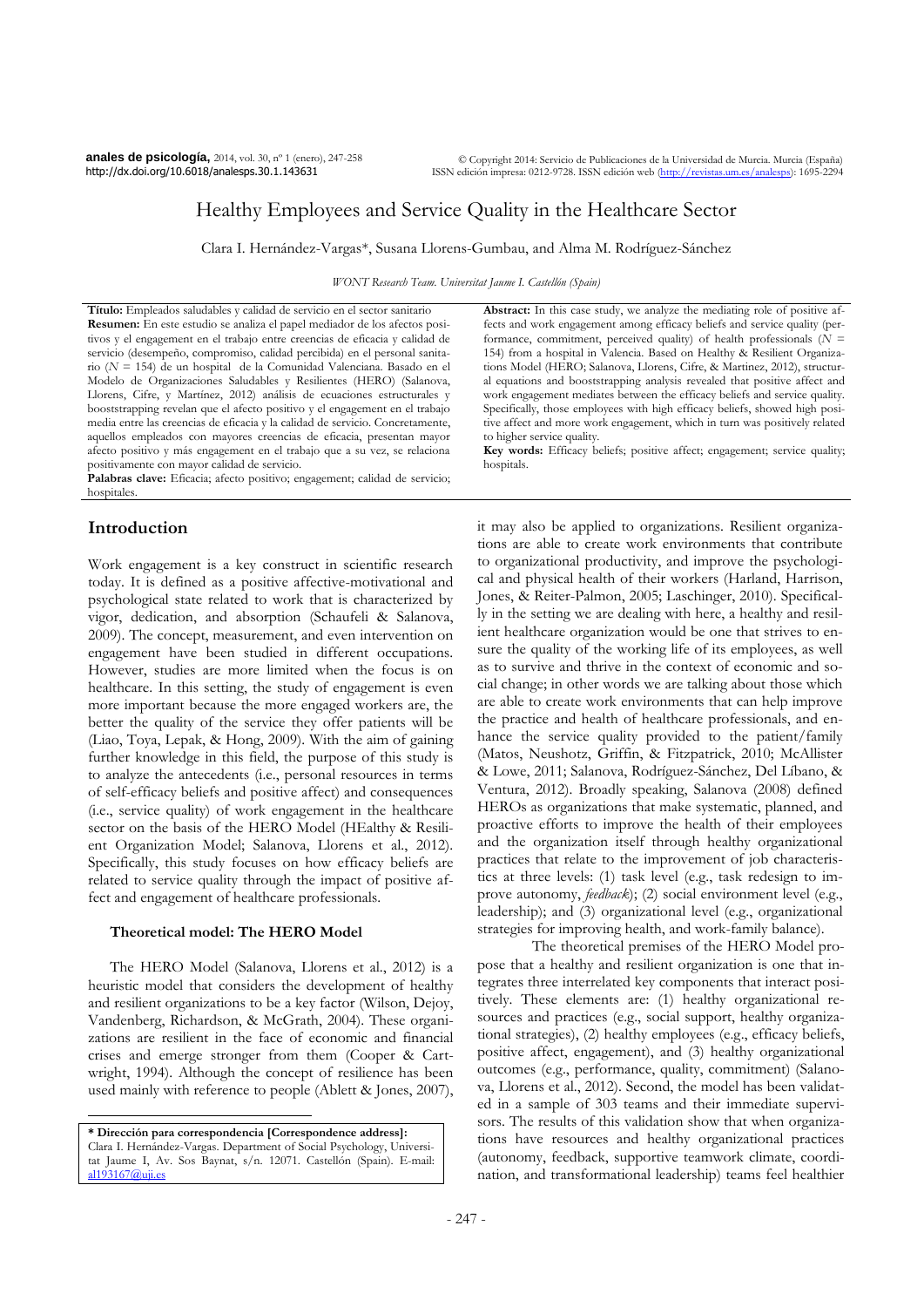(more effective, engaged, and resilient), which in turn leads them to generate healthier organizational results (better intra- and extra-role performance even when they are evaluated by the supervisor) (Salanova, Llorens et al., 2012). More evidence on the HERO Model was obtained in other studies conducted in teams (Acosta, Salanova, & Llorens, 2012; Cruz, Salanova, & Martinez, 2013; Torrente, Salanova, Llorens, & Schaufeli, 2012). The concept of healthy organization means that occupational health is seen from an approach that focuses on optimizing human, social, and psychological capital, and maximizing the business strategy. Moreover, they are organizations that retain and attract more talented and productive workers, while their management is successful and they obtain healthy outcomes for employees and the organization (Salanova, 2008). Given the heuristic nature of the HERO Model and the impossibility of proving all relationships simultaneously, this study focuses on two basic components of the HERO Model: healthy employees (efficacy beliefs, positive affect, and engagement) and healthy outcomes (role performance, organizational commitment, perceived quality), assessed individually but with reference to the team level of the different units of the hospital.

## **The Role of the Team's Personal Resources on Engagement**

Following the premises of the HERO Model, personal resources are defined as the resources belonging to the people that make up the task force, which either alone or in interaction with extra-organizational and job resources are functional when it comes to tackling extra-organizational or job demands (Salanova, Llorens et al., 2012). At the same time they also have value in themselves as sources of motivation, learning, and development both individually and collectively (Xanthopoulou, Bakker, Demerouti, & Schaufeli, 2007). In fact, there is evidence that personal resources make it easier for individuals and groups to face life with confidence, strength, determination, hope and vision, all of which are positive characteristics for the development of work engagement (Froman, 2010). Salanova (2008) indicated that personal resources can be classified as cognitive and emotional resources. Though different, they share the ability to broaden the momentary action and build lasting intellectual and psychological personal resources (Fredrickson, 2001). Therefore, in this study we consider two types of resources: cognitive (by evaluating efficacy beliefs) and emotional (by evaluating positive affect) because they show relationships with engagement in teamwork that have been empirically validated in previous studies (e.g., Salanova, Llorens, & Schaufeli, 2011).

At the cognitive level, the most relevant personal resource is determined by efficacy beliefs. These are defined as "beliefs in one's capabilities to organize and execute courses of action required *to produce given attainments* or results" (Bandura, 1997, p. 3). These beliefs can be found individually (self-efficacy), but empirical studies have also proven the existence of a perception of collective efficacy in the group. Thus, collective efficacy is defined as the shared beliefs of a group regarding the execution of courses of action required to attain designated goals (Bandura, 2000; Wang & Lin, 2007). Efficacy beliefs influence the choice and selection of responses, as well as the effort and perseverance of people when facing various environmental situations in which there are obstacles (Llorens, Garcia-Renedo, & Salanova, 2005). In addition, they work as a motivational mechanism, so that when people feel effective, they feel good in the short term (positive affect), their long-term commitment in their activities increases, and hence there is high effort and persistence, dedication and higher levels of absorption in the activities they perform (De Lucena Carvalho, Calvo, Martin, Campos, & Castillo, 2006; Llorens, Schaufeli, Bakker, & Salanova, 2007). Furthermore, when self-efficacy and engagement exist they produce an increase in the levels of task performance, improved capacity for problem-solving, and greater professionalism, empathy, and ability to work (e.g., Gullberg, Olsson, Alenfelt, & Ivarsson, 1994).

Another key personal resource in the development of work engagement is positive affect, which in this study is understood to refer to the extent to which a person feels enthusiastic, active, optimistic, comfortable, happy and resilient to adversity (Llorens, Salanova, & Losilla, 2009; Watson, Clark, & Tellegen, 1988). This positive affect enables teams to develop adaptations that are used to create lasting resources and new comprehensive thoughts, to build coping resources, and to generate more resources over time in the form of spirals (Cohn et al., 2009; Fredrickson, 2001; Llorens, Salanova, & Losilla, 2009; Salanova, Llorens, & Schaufeli, 2011). Specifically in the healthcare sector, it has been shown that positive affect increases vigor, dedication, and absorption in work with patients (Kasman, Fryer-Edwards, & Braddock, 2003; Mageau & Vallerand, 2007; Winseman, Malik, Morison, & Balkoski, 2009). According to Social Cognitive Theory (Bandura, 1997) affects may be a consequence of the efficiency of workers. Recently, Salanova, Llorens, and Schaufeli (2011) showed that efficacy beliefs (both individual and collective) influence the development of work engagement, but only through positive affect. Specifically, by means of longitudinal studies with samples used in field studies and university students in laboratory studies, these authors showed that high levels of efficacy beliefs generate positive cycles and spirals of work engagement, but only when positive affect levels increase (in terms of comfort, excitement, and satisfaction). One of the contributions of this study to scientific research is the incorporation of positive effects, relaxation, excitement, joy, optimism, resilience, and satisfaction in their relationship with efficacy beliefs, engagement, and service quality in the healthcare sector.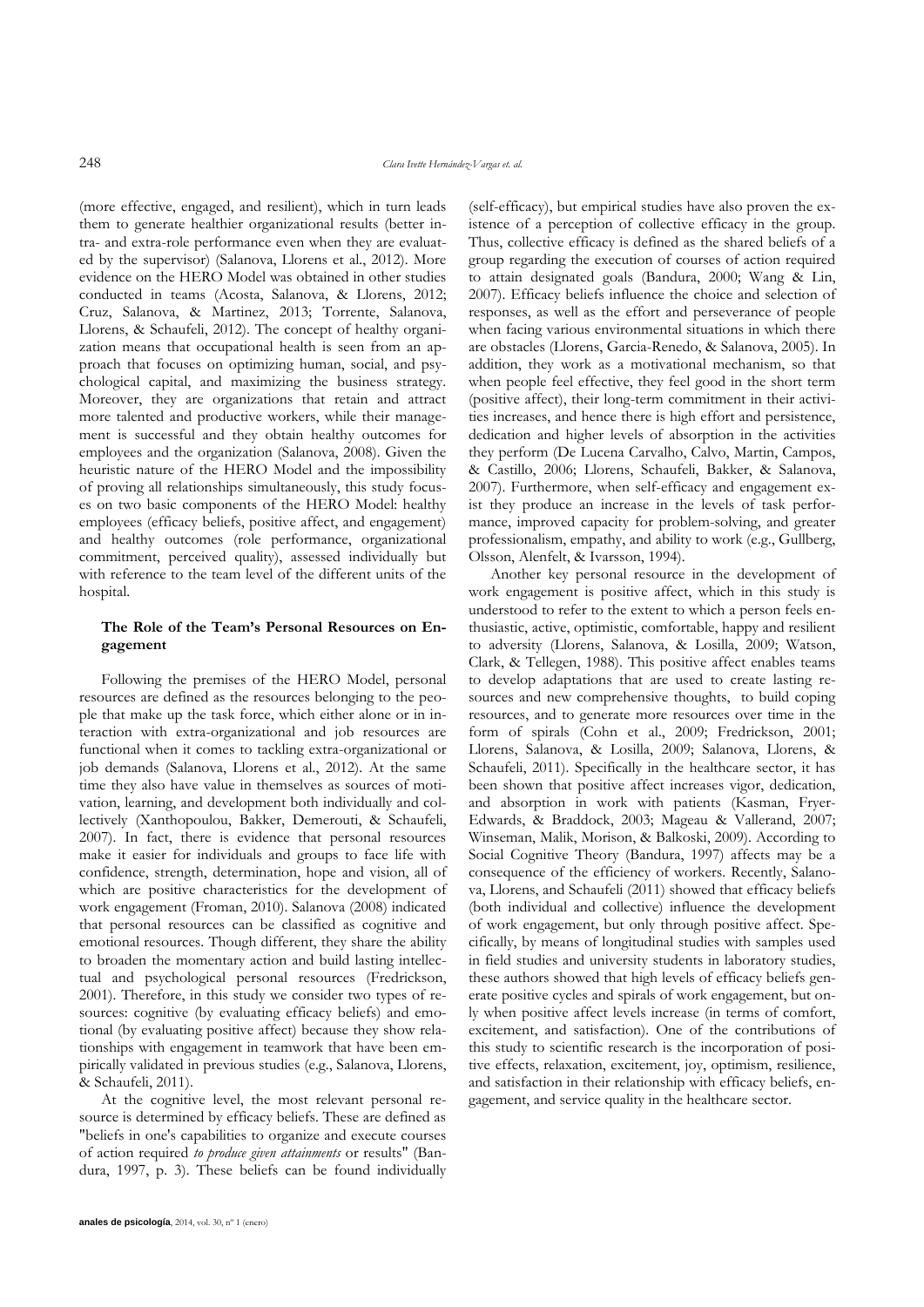#### **Engagement in Teamwork**

#### **Engagement in Teamwork and Service Quality**

Work engagement has been studied mainly at the individual level and traditionally described as a positive, fulfilling, work-related state of mind that is characterized by vigor, dedication, and absorption related to work. Vigor is characterized by high levels of energy while working, and by the desire to strive in the task at hand even when there are difficulties. Dedication refers to high labor involvement with the manifestation of feelings of significance, enthusiasm, pride, and challenge with respect to the work. And absorption occurs when a person is totally focused on his/her work, time passes quickly and he/she has difficulty disconnecting from what he/she is doing (Salanova & Schaufeli, 2009, p. 109).

The study of work engagement has recently been extended to the collective level (Salanova, Llorens, Cifre, Martinez, & Schaufeli, 2003; Salanova, Llorens et al., 2012; Torrente, et al., 2012). It seems that when people work together collective constructs are developed by various processes: social persuasion among group members, or behavioral modeling. Blader and Tyler (2009) noted from social identity theory that the effort of an individual's behavior is on behalf of the collective they belong to, so that these individuals are intrinsically related to the welfare of their team and are therefore likely to behave in the name of the same interests. Besides the fact of working together, team members may also experience positive emotions through a mechanism of emotional contagion (Bakker, van Emmerik, & Euwema, 2006; Salanova & Schaufeli, 2009).

Previous research has shown that work engagement has increased different health outcomes, such as: (1) business results (Harter, Schmidt, & Hayes, 2002), (2) performance and perceived quality of workers from various sectors (Burke, 1995; Rios-Rísquez, Mecca, & Fernandez, 2010; Salanova, Agut, & Peiro, 2005; Salanova et al., 2003), particularly in the healthcare sector (Carmeli, Ben-Hador, Waldman, & Rupp, 2009; Frojd & Von Essen, 2006; Koch & Jones, 2010; Lee & Ko, 2010), as well as (3) team performance assessed by the supervisor (Torrente et al., 2012), (4) levels of job control, positive affect, and efficacy beliefs in work teams as positive spirals (Llorens et al., 2007; Salanova, Llorens, & Schaufeli, 2011), (5) future academic success (Salanova, Martinez, & Llorens, 2012), and (6) job satisfaction and organizational commitment (Lebanon, Llorens, Salanova, & Schaufeli, 2012; Llorens, Bakker, Schaufeli, & Salanova, 2006) (for an in-depth review see: Schaufeli & Salanova, 2011).

Despite these advances, there is still a lack of studies that focus on the relationship between engagement in teamwork and service quality, particularly in the healthcare sector. One of the novelties of this study (besides the fact it assesses the relationship of personal resources at both the cognitive and the affective level with engagement) is the evaluation of service quality (in terms of performance, commitment, and perceived quality).

Previous research has shown that engagement is related to the degree of performance at work (both in-role and extra-role performance), the way in which workers engage with the organization (organizational commitment), and the level of quality with which they perform their work with patients/colleagues (Bakker & Bal, 2010; Christian, Garza, & Slaughter, 2011; Hallberg & Schaufeli, 2006). In short, we may say that engagement has proven to be positively related with service quality.

According to Goodman and Svyantek (1999) there are two key dimensions of role performance: in-role and extrarole performance. Specifically, in-role performance refers to those activities that relate to work tasks, those that are defined by the contract and assigned in the job descriptions. High levels of in-role performance indicate that the employee fulfills his or her job duties as expected. On the other hand, there is also a proactive behavior that includes other actions to support and benefit the organization, colleagues or patients altruistically (Fritz, Yankelevich, Zarubin, & Barger, 2010). This case refers to extra-role performance which refers to actions that exceed those prescribed by contract, for example, organizational citizenship behaviors.

Another key element of service quality is organizational commitment. This is understood as the emotional connection that employees have with the organization, based on shared values and interests. These shared values lead employees to develop a strong bond with their organization (Hallberg & Schaufeli, 2006). Finally, the third element included in service quality is the perceived quality, which is defined as the difference between the perception of service and consumer expectations (Vinagre & Neves, 2008). In this study the perceived quality is defined by the statement made by the healthcare workers regarding the service given by the team and the organization. Several research studies have evidenced the positive relationship that exists between employee wellbeing and service quality. For example, diverse studies have demonstrated the positive relationship between (1) engagement and extra-role performance (e.g., Schaufeli, Taris, & Bakker, 2006; Torrente et al., 2012), (2) engagement and commitment to the organization (del Líbano et al., 2012; Llorens et al., 2006), and (3) engagement and customerperceived quality in hotels and restaurants (Salanova, Agut, & Peiro, 2005). This positive relationship between psychosocial wellbeing and the quality of the service given to patients in the healthcare sector has also been demonstrated in several studies (e.g., Carmeli et al., 2009; Frojd & Von Essen, 2006; Koch & Jones, 2010; Schneider & Bowen, 1985), where it is claimed that happier workers will devote more energy and resources to improving the care of patients.

## **The Current Study**

Based on previous research, the objective of this study is to analyze the antecedents (i.e., personal resources in terms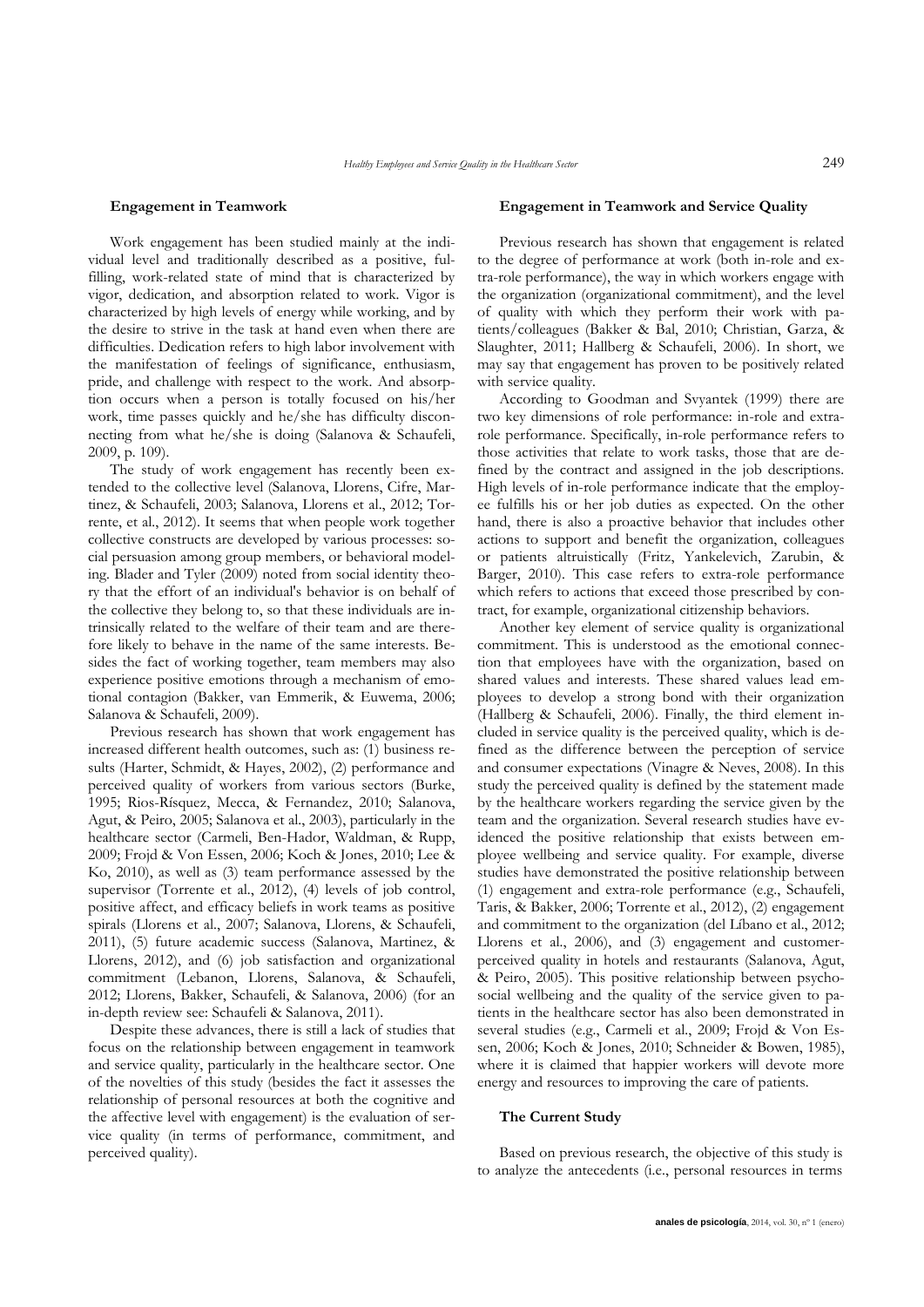of efficacy beliefs and positive affect) and consequences (i.e., service quality) of engagement in a healthcare setting, using the HERO Model (*HEalthy and Resilient Organizations Model*; Salanova, Llorens et al., 2012) as its theoretical framework. Specifically, the study focuses on how efficacy beliefs are related to service quality through the impact of positive affect and engagement in healthcare professionals. Positive affect and engagement are expected to consecutively mediate between efficacy beliefs and service quality perceived by hospital staff (see Figure 1).



**Figure 1***.* The proposed fully mediated model

## **Method**

### **Sample and Procedure**

A sample field study was carried out in a private hospital located in the Valencian Community in Spain. The methodology consisted in the (voluntary) administration of a printed version of the HERO questionnaire adapted to hospitals (Salanova, Llorens et al., 2012; Llorens & Salanova, 2012) to 154 healthcare professionals from different units in the hospital. Seventy-seven percent were women and 84% had a permanent contract with a mean of 11 years (sd=9.6) working in the hospital. Since the hospital has 211 professionals and 154 employees (73%) participated in the study, the minimum of 138 employees needed to be considered a representative sample with a margin of error of 0.015 and 90% confidence was reached. The sample was also suitable for computing SEM analyses: results show that for a power of .50 and 80 degrees of freedom, we need a sample of 115 observations (MacCallum, Browne, & Sugawara, 1996).

The present study is based on a more general project developed by the WONT Research Team with the goal of evaluating Healthy and Resilient Organizations (HERO; Salanova, Llorens et al., 2012). After an initial awarenessraising talk, the data were collected during April and May 2011. Each participant received an informative letter in which the objectives of the project, the procedure for filling out the questionnaires, and information about the confidentiality of the data were indicated. The questionnaires were administered during the work schedule. They were placed in a sealed envelope and picked up by the researcher himself, who was always present during the distribution and collec-

#### **Variables**

The variables were structured following the HERO Model and the questionnaire adapted to hospital settings (Llorens & Salanova, 2012). Its validity and empirical evidence have been proven in previous research (Acosta, Salanova, & Llorens, 2012; Cruz, Salanova, & Martínez, 2013; Torrente et al., 2012; Salanova, Llorens et al., 2012). This questionnaire was designed to test healthy practices and resources, healthy employees, and healthy outcomes in healthcare settings. The present study focuses on two of these three elements: healthy employees (efficacy beliefs and positive affects), and healthy outcomes (performance, organizational commitment, and perceived quality). Healthcare employees completed the questionnaire using a Likert-type scale from 0 (*unable to do well/never*) to 6 (*sure to be able to do well/always*). They thought about the work-unit that they belonged to. The variables used are presented below. In all cases, the variables were collected and analyzed at the individual level.

tion of the questionnaires in order to answer any questions.

The confidentiality of the data was guaranteed.

Personal resources of the team were measured with two factors: professional efficacy beliefs (cognitive level) and positive affect (emotional level). Professional efficacy beliefs, which constituted the independent variable, were assessed by three items (alpha=.93, e.g., "*We can do the job even though unexpected situations arise*"). Positive affects at work, which played the role of the mediator variable, were measured with six items asking about *'How the group has felt during the last year'*: relaxed, enthusiastic, at ease, optimistic, resilient, and satis-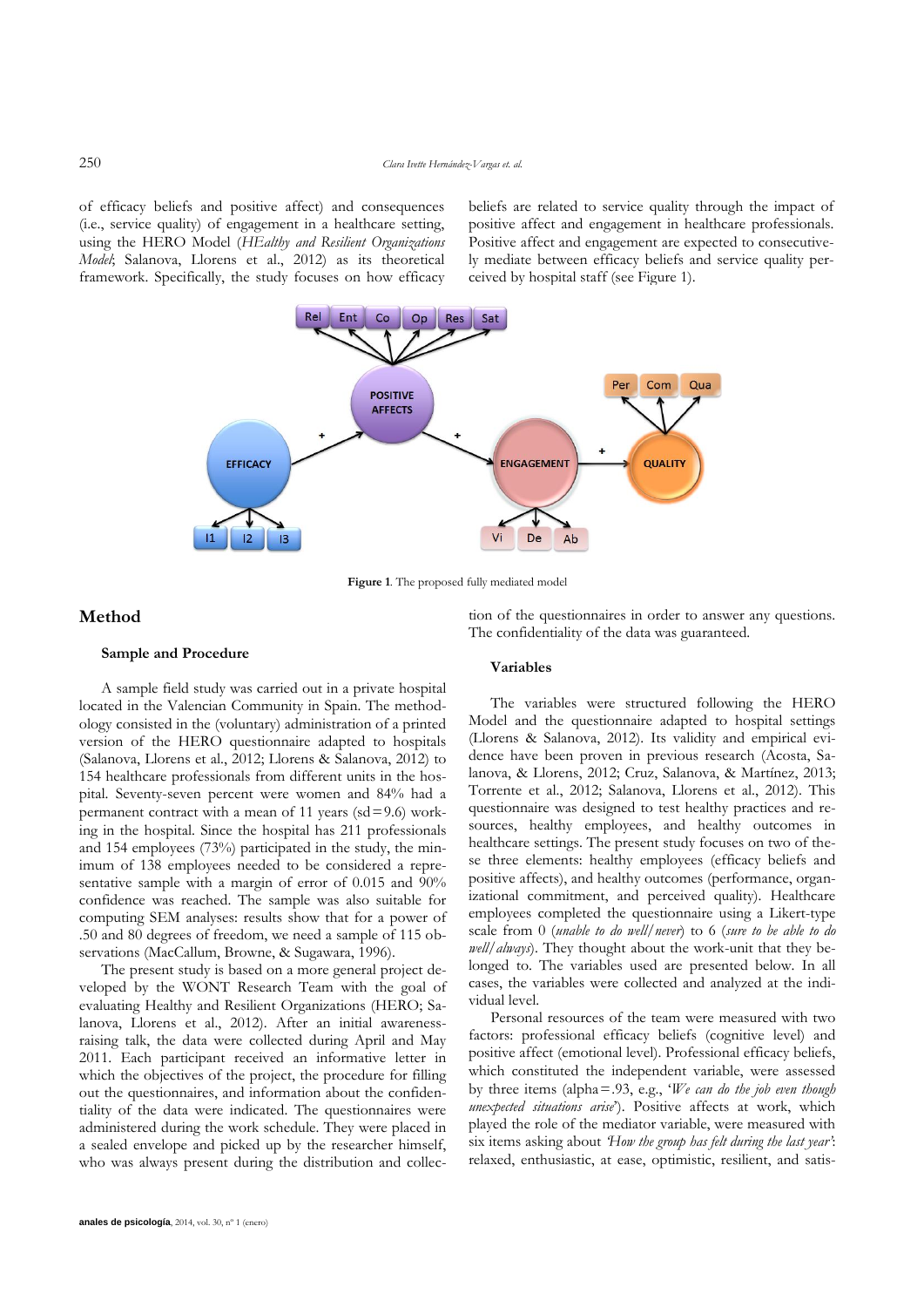fied with the work (alpha=.92). To do so, an adaptation of the Warr scale (1990) with a face-rating scale was used, since this allows the affective dimension of the variables to be captured (Kunin, 1955).

Work Engagement of the team was measured by 18 items using the Spanish version of the Utrecht Work Engagement Scale (UWES; Schaufeli, Salanova, González-Romá, & Bakker, 2002) but adapted to work groups (Salanova et al., 2003). This questionnaire included three dimensions: (1) vigor (seven items; e.g., "*My group could continue working for very long periods at a time*'; alpha=.76), (2) dedication (four items; e.g., '*My group was involved in the task*'; alpha= $.87$ ), and (3) absorption (seven items, e.g., "*Time flew when my group was working*'; alpha=.72). This variable constitutes the second of the mediator variables.

Quality of the service was taken as the independent variable, and was tested by 16 items distributed on three scales: performance, organizational commitment, and perceived quality. Specifically, performance (alpha=.84) was assessed by two dimensions (adapted from the Goodman and Svyantek scale (1990): in-role performance (three items; e.g., '*My team achieves its work goals*'; alpha=.81), and extra-role performance (three items; e.g., "*In my team we carry out functions which are not required but improve the image of the organization*"; alpha=.83). Organizational commitment was measured by three items using an adaptation of the Cook and Wall (1980) scale (e.g., 'We like to tell everyone that we work in this hospital'; alpha $=$ .74). Finally, the perceived quality was assessed by seven items (e.g., 'We make the patient feel special and important'; alpha=.86) using an adaptation of the scales of Parasuraman, Zeithaml, and Berry (1988) and Price, Arnould, and Tierney (1995).

#### **Data Analyses**

 $\overline{a}$ 

First, we calculated descriptive analyses (i.e., means, standard deviations), inter-correlations and reliability analyses (Cronbach"s alpha) using SPSS. Second, we computed the Harman"s single factor test (see Podsakoff, MacKenzie, Lee, & Podsakoff, 2003) with AMOS 21.0 to test for bias due to common method variance. Third, we computed Analyses of Variance (ANOVA) to test significant differences in the scales of the study depending on sociodemographic variables (gender, and type of contract<sup>1</sup>) to rule them out as control variables in the SEM analyses. Fourth, we implemented Structural Equation Modeling (SEM) by AMOS 21.0 to test the hypothesized model following the recommendations for mediating analyses for latent constructs and multiple mediators (Holmbeck, 1997; James, Mulaik, & Brett, 2006). The different steps of Baron and Kenny (1986) with latent factors and Sobel"s test (Sobel, 1982; cf. Wood, Goddman, Beckmann, & Cook, 2008) were computed. Finally, we computed bootstrapping (MacKinnon et al., 2002; Preacher & Hayes, 2004) by AMOS 21.0 to test the significance of direct and indirect effects among the variables in the model. Four models were tested in order to verify the hypothesis: M1.Proposed, which assumes that efficacy beliefs are positively related to the service quality through positive affects and engagement (see Figure 1); M2.Partially Mediated, in which a direct relationship was also included from efficacy to service quality (see Figure 2); M3.Partially Mediated (bis), in which a direct relationship was also included from efficacy to engagement, and from positive affects to service quality (see Figure 3). Furthermore, as recommended by Kline (1998), we also tested an alternative model to show that the order of the mediating variables in our model is not arbitrary. Consequently, M4.Alternative, in which positive affects are mediating the relationship between engagement and service quality, was tested (see Figure 4).



**Figure 2.** The partially mediated model.



**Figure 3***.* The partially mediated model (bis).



**Figure 4***.* The alternative model.

<sup>&</sup>lt;sup>1</sup> In the research only these socio-demographic variables were tested, as requested by the hospital.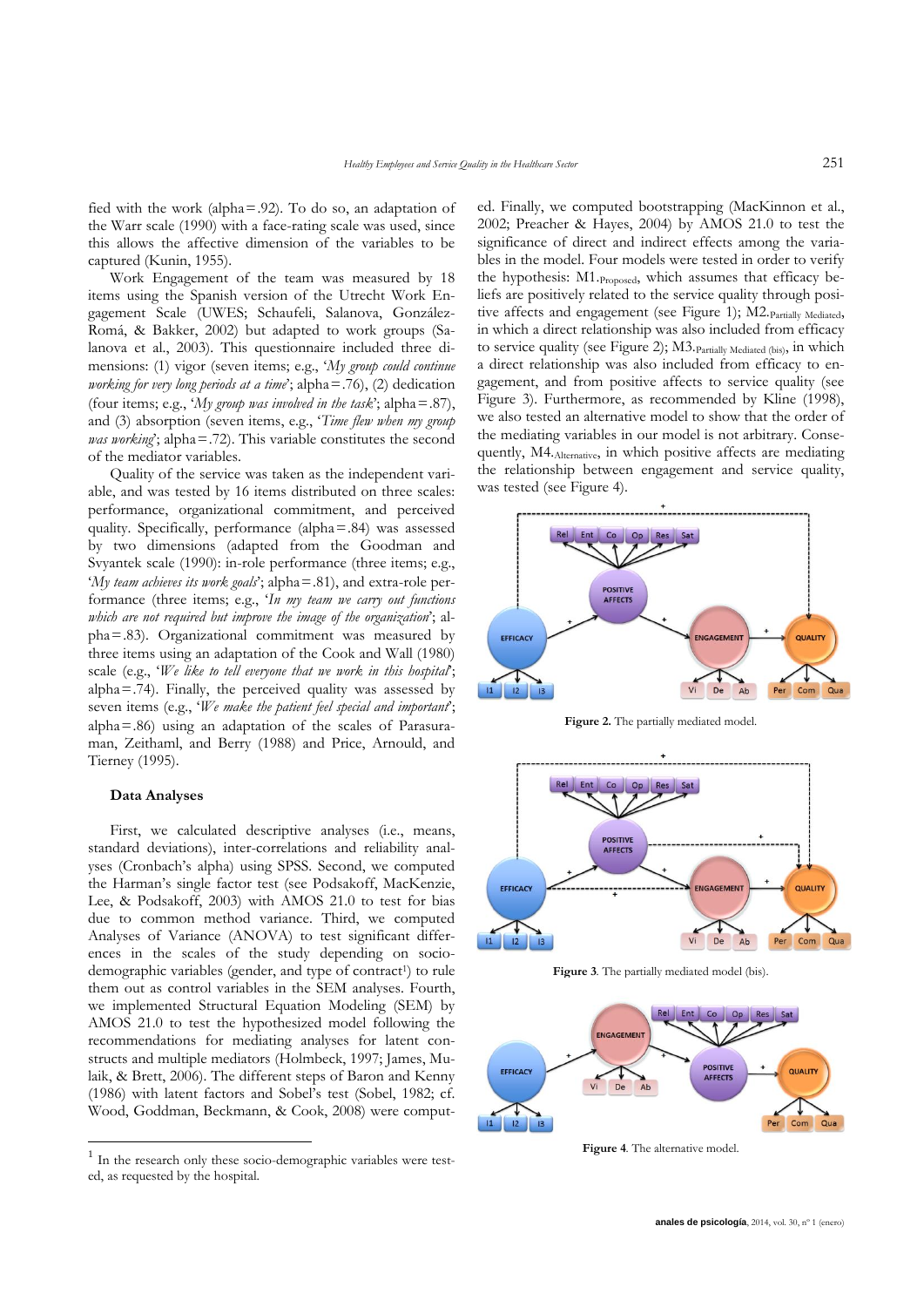For the SEM analyses, methods of maximum likelihood were used by testing absolute and relative indices of goodness of fit (Marsh, Balla, & Hau, 1996): the χ<sup>2</sup> index, Goodness of Fit Index (GFI), the Root Mean Square Error of Approximation (RMSEA), the Standardized Root Mean Square Residual (SRMR), the Comparative Fit Index (CFI), the Incremental Fit Index (IFI), and the Tucker-Lewis Index (TLI). Values smaller than .08 for RMSEA (Brown & Cudeck, 1993) and SRMR (Hu & Bentler, 1998) and greater than .90 for the rest of the indices (Hoyle, 1995) indicate an acceptable fit. Finally, the Akaike Information Criterion (AIC; Akaike, 1987) was computed to compare competing non-nested models; the lower the AIC index, the better the fit is.

## **Results**

## **Descriptive Analyses, Harman Test, and Analyses of Variance**

First, results show that all scales fit the reliability criteria proposed by scientific research (Nunnally & Bernstein, 1994). Furthermore, the pattern of correlations shows that, as expected, all scales interrelate positively and significantly in 100% of cases (mean  $r = 0.45$ ) (see Table 1).

Second, Harman's single factor test (e.g., Podsakoff et al., 2003) reveals a poor fit to the data,  $\chi^2(65) = 339.49$ ,

| RMSEA=.16, CFI=.75, NFI=.71, TLI=.70, IFI=.75. It            |
|--------------------------------------------------------------|
| seems that the bias of common method variance does not       |
| affect the dataset. Consequently, the variance of the varia- |
| bles is a consequence of the psychosocial constructs and not |
| due to the evaluation method.                                |

Third, ANOVA show there are no significant differences according to genre or type of contract in any of the study variables (efficacy beliefs, positive affects, vigor, dedication, absorption, performance, commitment, and perceived quality) (see Table 2). Consequently, in the following analyses (SEM) it was not necessary to include the genre and the contract as control variables.

### **Model Fit: Structural Equation Modeling**

Table 2 displays the results of the structural equation analyses. In accordance with Baron and Kenny (1986) we fit our proposed model (M1) to the data. The model consists of one exogenous (efficacy beliefs) and three endogenous variables (positive affects, engagement, and service quality). Efficacy beliefs and positive affect comprise three and six indicators (items), respectively. Work engagement comprises three indicators related to the vigor, dedication, and absorption scales. Finally, service quality is composed of three indicators (scales): performance, organizational commitment, and perceived quality.

| <b>Table 1.</b> Means ( <i>M</i> ), Standard Deviations ( <i>SD</i> ), internal consistency (Cronbach's alpha on the diagonal) and correlations of the variables in the study ( $n=154$ ) |      |      |     |                   |     |     |     |     |     |     |
|-------------------------------------------------------------------------------------------------------------------------------------------------------------------------------------------|------|------|-----|-------------------|-----|-----|-----|-----|-----|-----|
| Variable                                                                                                                                                                                  | М    | DΤ   |     | $\left( 2\right)$ | (3) | (4) | 'כֿ | (6) |     | (8) |
| 1. Efficacy                                                                                                                                                                               | 5.13 | 1.11 | .93 |                   |     |     |     |     |     |     |
| 2. Positive Affects                                                                                                                                                                       | 3.09 | 1.89 | .24 | .91               |     |     |     |     |     |     |
| 3. Vigor                                                                                                                                                                                  | 4.43 | 0.81 | .41 | .45               | .76 |     |     |     |     |     |
| 4. Dedication                                                                                                                                                                             | 4.92 | 0.97 | .42 | .50               | .61 | .87 |     |     |     |     |
| 5. Absorption                                                                                                                                                                             | 3.98 | 0.90 | .32 | .40               | .57 | .61 | .72 |     |     |     |
| 6. Performance                                                                                                                                                                            | 4.25 | 1.01 | .42 | .35               | .52 | .56 | .42 | .84 |     |     |
| 7. Commitment                                                                                                                                                                             | 4.49 | 1.13 | .34 | .41               | .54 | .61 | .47 | .44 | .74 |     |
| 8. Quality                                                                                                                                                                                | 4.77 | 0.82 | .31 | .29               | .48 | .4  | .49 | .56 | .49 | .86 |

*Note.* All the correlations are significant at \*\*\**p*<.001.

| <b>Table 2.</b> Analyses of Variance (ANOVA) of the variables in the study based on gender and type of contract ( $n=154$ ). |  |
|------------------------------------------------------------------------------------------------------------------------------|--|
|------------------------------------------------------------------------------------------------------------------------------|--|

| Variable            |        | Gender |           | Contract |       |           |  |
|---------------------|--------|--------|-----------|----------|-------|-----------|--|
|                     | df     |        |           | df       | E     |           |  |
| 1. Efficacy         | 1, 143 | 2.381  | $.125$ ns | 1, 143   | 1.043 | $.309$ ns |  |
| 2. Positive Affects | 1, 141 | 2.604  | $.109$ ns | 1, 141   | 5.879 | $.170$ ns |  |
| 3. Vigor            | 1, 144 | .029   | .866 ns   | 1, 144   | .427  | $.514$ ns |  |
| 4. Dedication       | 1, 144 | 1.033  | .311ns    | 1, 144   | .750  | .388 ns   |  |
| 5. Absorption       | 1, 143 | .455   | $.501$ ns | 1, 143   | 1.009 | $.317$ ns |  |
| 6. Performance      | 1, 143 | 2.309  | $.131$ ns | 1, 143   | 1.290 | $.258$ ns |  |
| 7. Commitment       | 1, 141 | .602   | .439 $ns$ | 1, 141   | 1.123 | $.291$ ns |  |
| 8. Quality          | 1, 142 | .567   | .453 $ns$ | 1, 142   | .487  | $.486$ ns |  |

*Note.* df = degrees of freedom;  $F = F$  value,  $p =$  probability, ns = non-significant

Results indicate that M1.Proposed, in which efficacy beliefs are positively related to service quality through positive affect and engagement, does not fit the data well,  $\chi^2(87) = 168.86$ , GFI=.87, RMSEA=.07, SRMR=.10, CFI=.94, TLI=.93, IFI=.94, AIC=234.86. The partial mediation model, M2.Partially mediated, in which we included a direct relationship from efficacy beliefs to service quality, showed a significant difference between both models, Delta  $\chi^2(1) = 5.19$ ,  $p < .05$ , in favor of M2,  $\chi^2(86) = 163.67$ , GFI=.87, RMSEA=.07, SRMR=.09, CFI=.95, TLI=.94,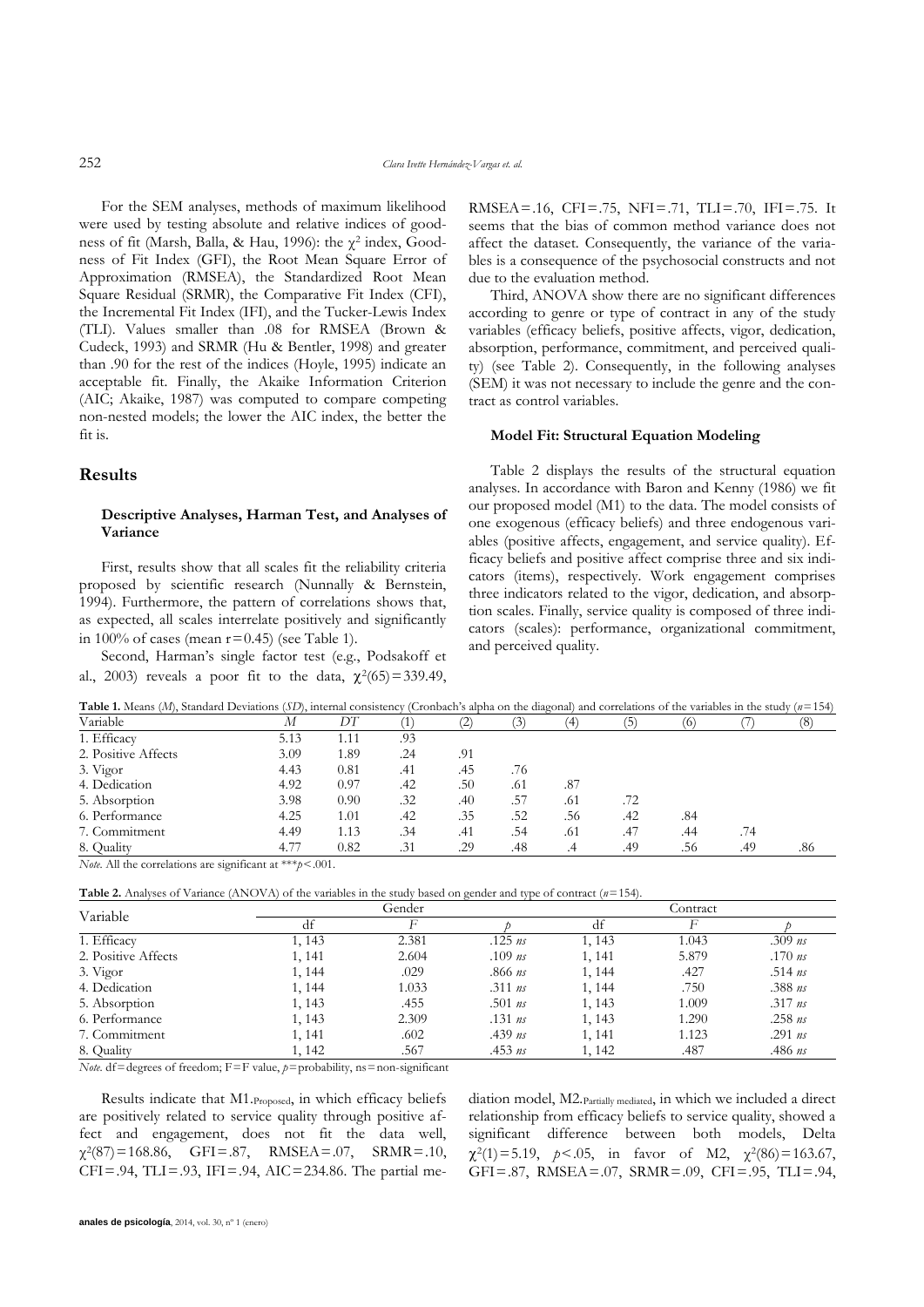IFI=.95, AIC=231.67. Third, M3. $P_{\text{artially mediated (bis)}}$ , was tested, which is a partially mediated model in which we also included direct relationships from efficacy beliefs to engagement and from positive affects to service quality,  $\chi^2(84) = 138.78$ , GFI=.90, RMSEA=.06, SRMR=.05, CFI=.96, TLI=.95, IFI=.96, AIC=210.78. Chi-square values show significant differences between M1 and M3, Delta  $\chi^2(3) = 30.08$ ,  $p < .001$ , and between M2 and M3, Delta  $\chi^2(2) = 24.89$ ,  $p < .001$ . These results give evidence for M3: (1) efficacy beliefs are positively and significantly related to service quality through positive affects and engagement; (2) there is a direct significant relationship from efficacy beliefs to engagement,  $\beta = .24$ ,  $p < .001$ ; but (3) the direct relationships between positive affect and quality service, β=.06, *ns*, also running from efficacy beliefs and service quality,  $\beta = .08$ , *ns*, were non-significant.

Concerning the mediation process, the four conditions for latent variables of Baron and Kenny (1986) were tested and met in the best model (M3): (1) efficacy beliefs were positively and significantly related with the mediating variables: positive affects,  $\beta = .52$ ,  $p < .001$ , and engagement,  $β = .50, p < .001;$  (2) efficacy beliefs were positively and significantly related to service quality,  $\beta = .51$ ,  $p < .001$ ; (3) positive affects,  $\beta = .51$ ,  $p < .001$ , and engagement,  $\beta = .94$ , *p*<.001, were positively and significantly related to service quality. Furthermore, the relationship between efficacy beliefs and service quality is non-significant when we control for positive affects and engagement, β=.06, *p*=.254. Similarly, the relationship between positive affects and service quality is non-significant, β=.07, *p*<.287 when we control for the mediator effect of engagement. However, the relationship between efficacy beliefs and engagement continues to be significant,  $\beta = .37$ ,  $p < .001$ , when we control for the effect of positive affect. These results offer evidence that positive affects and engagement do not fully mediate the relationship between efficacy beliefs and service quality. The Sobel test (1982; see Wood et al., 2008) shows that the indirect effect from efficacy beliefs to service quality through positive affect (Sobel test=3.38, *p*<.001) and engagement (Sobel test=7.35,  $p \le 0.001$ ) is statistically significant.

As proposed by Kline (1998), we tested an alternative model in order to prove that the order of the mediating variables in the model is not arbitrary. As a consequence, M4, in which positive affect is mediating the relationship between engagement and service quality, was tested. As expected, results yielded evidence in favor of M3, since M4 showed a higher chi-square value, Delta  $\chi^2(3) = 89.12$ ,  $p < .001$  and worse fit indices compared to M3.

To sum up, results using SEM and double mediation analyses gave convincing evidence in favor of M3. Figure 5 offers a graphical representation of this model. All the manifest variables loaded significantly on the intended latent factors, with values ranging from .68 to .92. Second, a review of the paths for M3 reveals that, as expected, efficacy beliefs are significantly and positively related to positive affect, β=.24, *p*<.001 (R2=6%), which also has a significant positive relationship with engagement, β=.52, *p*<.001  $(R^2=27\%)$ , and this in turn is significantly and positively related to service quality,  $\beta = .94$ ,  $p < .001$  (R<sup>2</sup>=88%). Finally, efficacy beliefs also show a significant positive relationship with engagement, β=.39, *p*<.001 (R2=20%).

**Tabla 3**. Índices de Ajuste de los Modelos de Ecuaciones Estructurales (*N* = 154)

| Model                  | $\gamma^2$ | gl | GFI | <b>RMSEA</b> | <b>SRMR</b> | СFІ | TЫ  | IFΙ | AIC    | $\chi^2$ dif. |
|------------------------|------------|----|-----|--------------|-------------|-----|-----|-----|--------|---------------|
| Model $1$ (M1)         | 168.86     | 87 | .87 | .07          | .10         | .94 | .93 | .94 | 234.86 |               |
| Model $2$ (M2)         | 163.67     | 86 | .87 | .07          | .09         | .95 | .94 | .95 | 231.67 |               |
| Dif. M2-M1             |            |    |     |              |             |     |     |     |        | $5.19*$       |
| Model $3 \text{ (M3)}$ | 138.78     | 84 | .90 | .06          | .05         | .96 | .95 | .96 | 210.78 |               |
| Dif. M3-M1             |            |    |     |              |             |     |     |     |        | $30.08***$    |
| Dif. M3-M2             |            |    |     |              |             |     |     |     |        | 24.89***      |
| Modelo 4 (M4)          | 227.90     | 87 | .85 | .10          | .12         | .90 | .89 | .91 | 293.90 |               |
| Dif. M4-M1             |            |    |     |              |             |     |     |     |        | 59.043        |
| Dif. M4-M2             |            |    |     |              |             |     |     |     |        | $64.23***$    |
| Dif. M4-M3             |            |    |     |              |             |     |     |     |        | 89.12***      |

*Notes.*  $χ²$ =Chi-square; df=degrees of freedom; GFI=Goodness of Fit Index; RMSEA=Root Mean Square Error Approximation; SRMR=Standardized Root Mean Square Residual; CFI=Comparative Fit Index; TLI=Tucker-Lewis Index; IFI=Incremental Fit Index; AIC=Akaike Information Criterion; 2diff.=difference of Chi-square; \*\*\**p*<.001, \**p*<.05.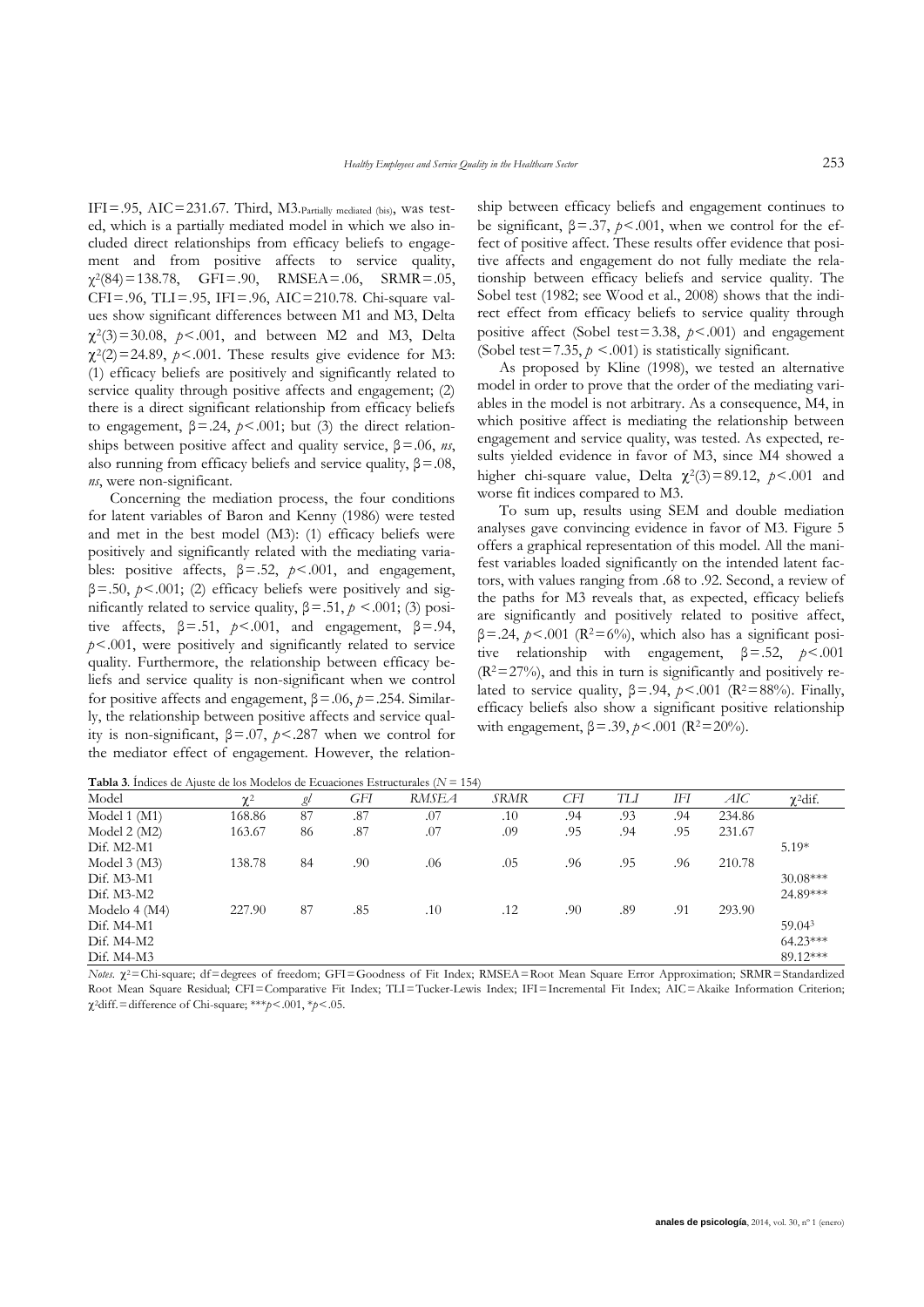

**Figure 5.** Structural model of efficacy beliefs, positive affects, engagement, and service quality (n=154). *Note:* The significant standardized coefficients at *p<*.001 are represented graphically by continuous lines; the non-significant standardized coefficients are represented graphically by dashed lines; ns=non-significant.

## **Model Fit: Bootstrapping Analyses**

Although we had a sample that was large enough to compute Structural Equation Analyses with a power of .50 (MacCallum, Browne, & Sugawara, 1996)<sup>4</sup>, we replicated the results using the bootstrapping procedure with the AMOS program (MacKinnon et al., 2002; Preacher & Hayes, 2004). This method allows the researcher to determine more specifically: (1) the significance of statistical estimates of the direct and indirect relationships when the samples are not so big, and (2) the confidence intervals for the indirect effects (Efron & Tibshirani, 1993; Shrout & Bolger, 2002). The null hypothesis, which proposes that *x* has no indirect effect on *y*  via *m*, is rejected when the confidence interval is above or below zero. Accordingly, new samples were extracted (using the replacement procedure) from our sample (500 times), and the direct and indirect estimations of the model were computed.

As expected, results show that positive affect and engagement fully mediate the relationship between efficacy beliefs and service quality, since the direct relationship between efficacy beliefs and service quality is non-significant. Moreover, the 95% confidence intervals of the mediation model do not include the value zero. This means that the model is statistically significant (Preacher & Hayes, 2004) (see Table 4). According to the indirect effects (which are the key effects in the study), results show that, as expected, three out of the four indirect relationships were significant: (1) positive affect partially mediates the relationship between efficacy beliefs and engagement,  $\beta = .30$ ,  $p = .01$ ; (2) engagement fully mediates the relationship between positive affect and service quality,  $\beta = .28$ ,  $p = .004$ ; and finally, (3) engagement partially mediates the relationship between efficacy beliefs and service quality,  $\beta = .22$ ,  $p = .002$ . Consequently, we may conclude that, as expected, positive affect and engagement mediate the relationship between efficacy beliefs and service quality. However, positive affect partially mediates the relationship among efficacy beliefs, engagement, and service quality, but work engagement fully mediates the relationship among efficacy beliefs, positive affect, and service quality.

**Table 4.** Fit of the bootstrapping model: indirect relationships (*N*=154)

| Variable mediadora | .                                          | Boostrap |     |          | $CB$ 95% $IC$ |      |
|--------------------|--------------------------------------------|----------|-----|----------|---------------|------|
|                    | <b>Indirect Effects</b>                    | Estimate | SЕ  | CI Lower | CI Upper      |      |
| Positive affects   | Engagement<br><b>Efficacy</b> beliefs      | .30      | .11 | .09      | .44           | .010 |
|                    | <b>Indirect Effects</b>                    | Estimate | SЕ  | CI Lower | CI Upper      |      |
| Engagement         | Service quality                            |          |     |          |               |      |
|                    | Positive Affects                           | .28      | .06 | $.20\,$  | .40           | .004 |
|                    | <b>Indirect Effects</b>                    | Estimate | SЕ  | CI Lower | CI Upper      |      |
| Engagement         | Service quality<br><b>Efficacy</b> beliefs | $.22\,$  | .05 | .14      | .31           | .002 |

*Notes.* Number of bootstrap resamples=500; BC=Bootstrap confidence; CI=Confidence Interval; SE=Standard Error; *p*=probability.

<sup>4</sup> According to MacCallum, Browne, and Sugawara (1996), for a potency of .50, and df2000061=80, we need a sample composed of at least 115 observations to calculate SEM.

 $\overline{a}$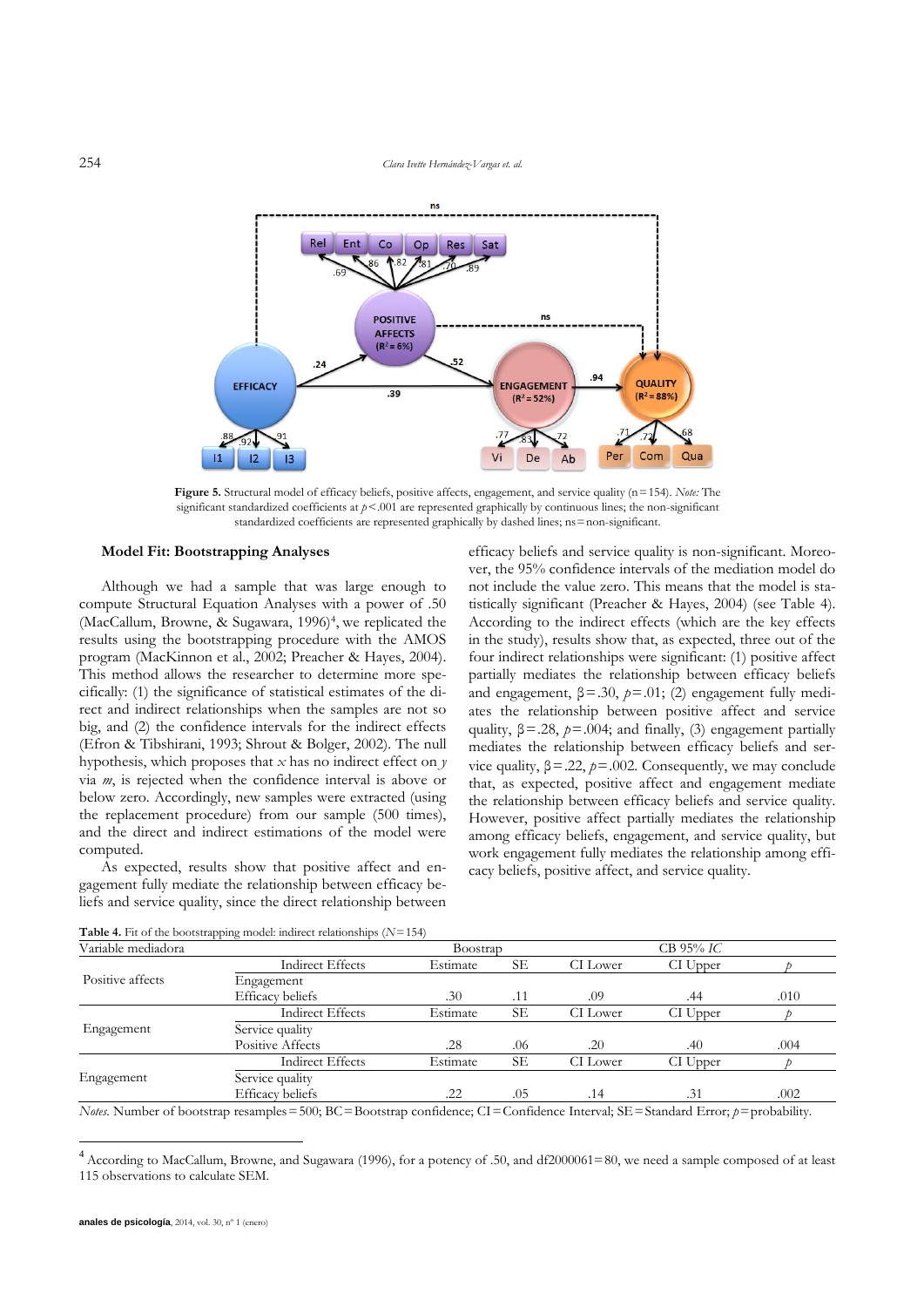## **Discussion**

The aim of this study was to understand how efficacy beliefs are related to service quality (performance, organizational commitment, and perceived quality) through the impact of positive affect and engagement (vigor, dedication, and absorption) in the healthcare professionals of a hospital in the Valencian Community. We expected positive affect and engagement to consecutively mediate between efficacy beliefs and service quality perceived by hospital staff.

Results from SEM and bootstrapping analysis showed that, as expected, positive affect and work engagement mediate the relationship between efficacy beliefs and service quality assessed by the hospital staff. Specifically, efficacy beliefs were positive and significantly related to the positive affect of the healthcare workers, which in turn was positively and significantly related to engagement, and engagement was also related to service quality. In addition, the relationship between model variables is not so simple, and the powerful role of efficacy beliefs on engagement has also been proven. Furthermore, this relationship is not only determined by the mediating effect of positive affect but also directly, and it therefore shows a partial mediation of positive affect between efficacy beliefs and engagement. Thus, it appears that healthcare workers with high efficacy beliefs as regards their ability to perform their work successfully experience more positive affect (they are more relaxed, enthusiastic, happy, optimistic, resilient, and satisfied with the work). These positive affects (and efficacy beliefs) make workers spend more effort on their work, they feel full of energy to do their work, and they feel proud of the work they do, which is perceived with meaning and purpose, so it seems that "time flies". Moreover, the experience of these levels of engagement by healthcare workers is related to better performance (both of the tasks required under contract and extra-role tasks), greater commitment to the hospital, and providing higher quality patient care.

These results are in line with previous research, showing positive relationships between efficacy beliefs, positive affect, and engagement, as well as relationships between engagement and service quality (e.g. Burke, 1995; Rios-Rísquez, Mecca, & Fernandez, 2010; Salanova, Llorens, & Schaufeli, 2011; Salanova, Llorens et al., 2012). Specifically, research (e.g., Carmeli et al., 2009; Fröjd & Von Essen, 2006; Lee & Ko, 2010) has shown that the performance of healthcare professionals depends in part on their effectiveness, their vigor, and their dedication. These positive states are reflected in the way healthcare workers treat patients. They are more effective, most engaged professionals, and are better at communicating difficult issues; likewise, they provide patients with a more appropriate amount of information, and this helps them to feel competent and confident in their interpersonal relationship with their patients. We can conclude that hospitals should promote efficacy beliefs and positive affect if they want to increase healthcare workers' levels of engagement, which will in turn result in an increase in the service quality in terms of performance, commitment to the hospital, and quality of patient care. In sum, the results support the hypotheses of this research, and it can be said that the aim of this study was achieved.

#### **Limitations and Further Research**

Despite its strengths, this study is not without its limitations and, as we see it, there are essentially four key limitations. The first is that it uses a convenience sample, which compromises the generalizability of the results. However, it offers a vision of the daily reality of the hospital that was analyzed, which may allow for the generation of specific interventions in healthcare workers (Reeves & Bednar, 1994). The second limitation refers to the fact that data were collected through self-report questionnaires, which could generate common variance bias. However, the Harman's test revealed that there is no common method bias variance in the database. The third limitation is that, although the reference when completing the questionnaire was the group/organization, data were treated individually considering the perception of employees. In future studies it would be advisable to include more hospitals (at least 30) in order to replicate the results obtained by adding the scores at team or organization level, given the relevance of the work units in hospitals (Lee & Ko, 2010). In this case, the perception of service quality assessed by supervisors or customers may be used to explore cross-level and interaction effects using multilevel analysis. Finally, another limitation of the study is that it is a cross-sectional study. In future studies it would be interesting to include longitudinal designs by collecting two or three measures to establish cause-and-effect relationships and to develop cycles and spirals of efficacy beliefs, respectively.

#### **Theoretical and Practical Implications**

The present study shows different theoretical and practical contributions. Theoretically, this study extends research on the mediating role of positive affect and teamwork engagement in their relationship between efficacy beliefs and service quality assessed by three indicators (performance, commitment, and perceived quality) in a rather hard-toaccess context such as the healthcare sector. The results provide evidence for the *HERO* Model (Salanova, Llorens et al., 2012) in the healthcare setting. Second, this study contributes to the study of engagement by analyzing the antecedents (as personal resources) and their consequences in terms of service quality. In addition, as regards the personal cognitive resources (evaluated by efficacy beliefs), in the present study the indicators of positive affect have also been extended by including items such as optimism and resilience, which were not present in previous studies on this issue (Salanova, Llorens, & Schaufeli, 2011). Furthermore, this study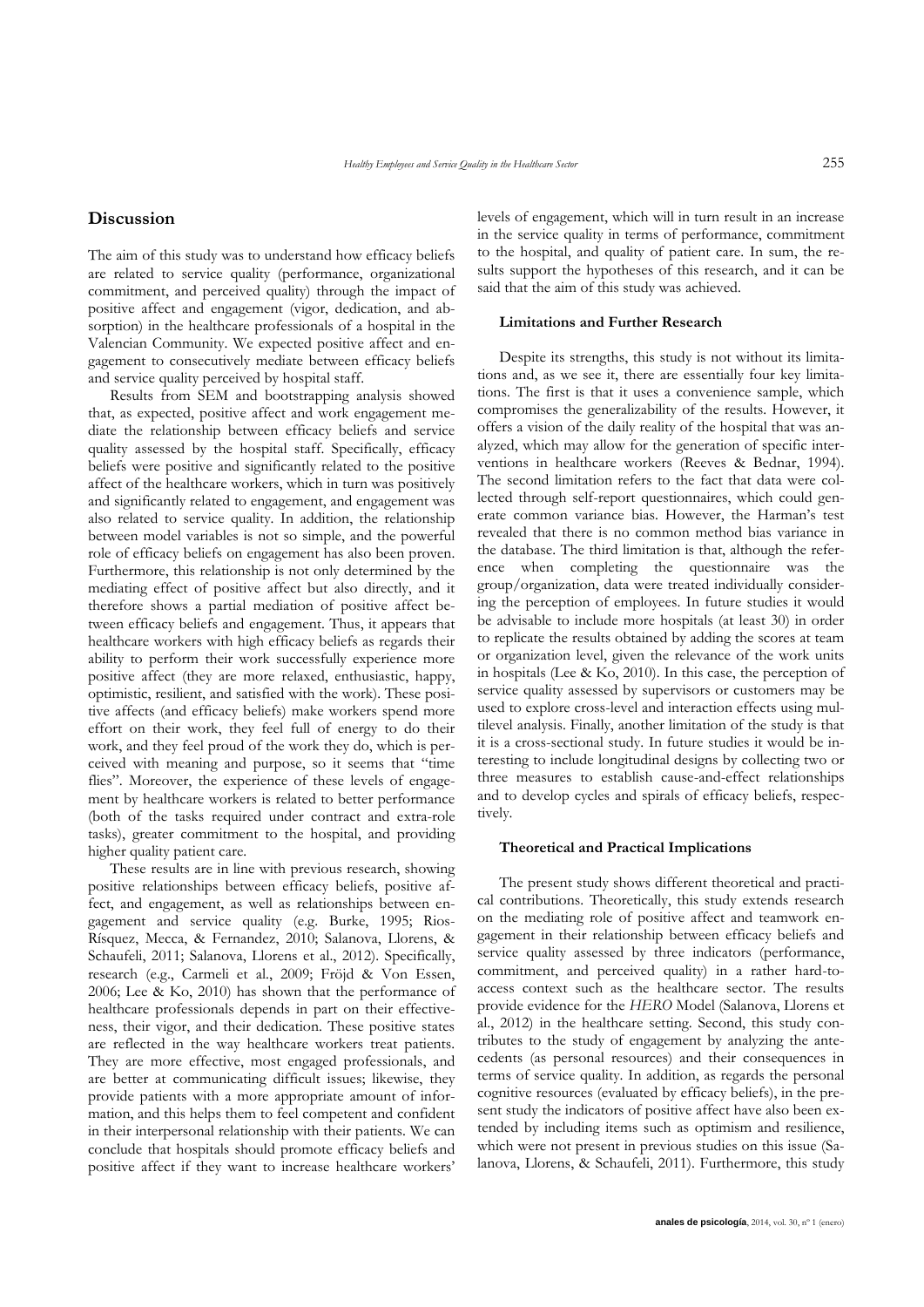256 *Clara Ivette Hernández-Vargas et. al.*

is not only limited to determining the sources of engagement in teamwork, but also analyzes their positive consequences, as shown by service quality, a key variable in the healthcare context. From a practical perspective, the results of this study may be valuable when it comes to implementing intervention strategies for fostering and caring for the health of healthcare professionals. Specifically, the results indicate that strategies can be implemented to facilitate the generation of (cognitive-emotional) personal resources among employees, especially among the different units and work teams in a hospital, to favor collective team efficacy and the development of positive affects in order to achieve the total wellbeing of healthcare workers (engagement) and promote the overall quality of patient care.

## **References**

- Ablett, J. R., y Jones, R. P. (2007). Resilience and well-being in palliative care staff: A qualitative study of hospice nurses' experience of work. *Psycho-Oncology, 16*, 733-740.
- Acosta, H., Salanova, S., y Llorens, S. (2012). ¿Cómo predicen las prácticas organizacionales el engagement en el trabajo en equipo?: El rol de la confian-<br>za organizacional. *Ciencia* y Trabajo, 13, 125-134. za organizacional. *Ciencia y Trabajo*, *13*, 125-134. http://www.cienciaytrabajo.cl/v2/index.html
- Akaike, H. (1987). Factor analysis and *AIC*. *Psychometrika, 52,* 317–332.
- Bakker, A. B., van Emmerik, H., y Euwema, M. C. (2006). Crossover of burnout and engagement in work teams. *Work and Occupations, 33*, 464– 489.
- Bakker, A. B., y Bal, P. (2010). Weekly work engagement and performance: A study among starting teachers. *Journal of Occupational and Organizational Psychology, 83*, 189-206.
- Bandura, A. (1997). *Self-efficacy. The exercise of control.* New York: Freeman & Co.
- Bandura, A. (2000). Exercise of human agency through collective efficacy. *Current Directions in Psychological Science, 9,* 75-78.
- Baron, R. M., y Kenny, D. A. (1986). The moderator–mediator variable distinction in social psychological research: Conceptual, strategic and statistical considerations. *Journal of Personality and Social Psychology, 51*, 1173– 1182.
- Blader, S. L., y Tyler, T. R. (2009). Testing and extending the group engagement model: Linkages between social identity, procedural justice, economic outcomes, and extrarole behavior. *Journal of Applied Psychology, 94*, 445-464.
- Browne, M. W., y Cudeck, R. (1993). Alternative ways of assessing model fit. En K. A. Bollen y J. S. Long (Eds.), *Testing structural equation models* (pp. 136–162). Newbury Park, CA: Sage.
- Burke, R. J. (1995). Management practices, employees' satisfaction and perceptions of quality of service. *Psychological Reports, 77*, 748-750.
- Carmeli, A., Ben-Hador, B., Waldman, D. A., y Rupp, D. E. (2009). How leaders cultivate social capital and nurture employee vigor: Implications for job performance. *Journal of Applied Psychology, 94*, 1553-1561.
- Christian, M. S., Garza, A. S., y Slaughter, J. E. (2011). Work engagement: A quantitative review and test of its relations with task and contextual performance. *Personnel Psychology, 64*, 89-136.
- Cohn, M., Fredrickson, B., Brown, S., Mikels, J., y Conway, A. (2009). Happiness unpacked: positive emotions increase life satisfaction by building resilience. *Emotion, 9*, 361-368.
- Cook, J., y Wall, T. (1980). New work attitude measures of trust, organizational commitment and personal need non-fulfillment. *Journal of Occupational Psychology, 53*, 39-52.

#### **Final Note**

This study seeks to stimulate action-research aimed at promoting the occupational health of healthcare workers. The managerial staff in hospitals has to be aware that investing in employee health is equivalent to investing in service quality for patients. We hope this is the first of many studies conducted to develop healthy and resilient healthcare organizations that may become true "temples of health" for their employees and patients.

**Acknowledgments.-** This study was supported by a grant from the Spanish Ministry of Work and Social Affairs (#411/UJI/SALUD), the Spanish Ministry of Science and Innovation (#PSI2008-01376/PSIC), Universitat Jaume I & Bancaixa (#P11B2008-06), and Fundación Dávalos-Fletcher, and PASPA Grant of the National Autonomous University of Mexico, and Santander Scholarship for Students from Latin America.

- Cooper, C. L., y Cartwright, S. (1994). Healthy mind; Healthy organization A proactive approach to occupational stress. *Human Relations, 47,* 455– 471.
- Cruz, V., Salanova, M., y Martínez, I. M. (en prensa). Liderazgo transformacional y desempeño grupal: Unidos por el engagement grupal. *Revista de Psicología Social*.
- De Lucena Carvalho, V., Calvo, B., Martín, L., Campos, F., y Castillo, I. (2006). Resiliencia y el modelo Burnout-Engagement en cuidadores formales de ancianos. *Psicothema*, *18*, 791-796.
- Del Líbano, M., Llorens, S., Salanova, M., y Schaufeli, W. B. (2012). About the bright and dark sides of self-efficacy: Work engagement and workaholism. *The Spanish Journal of Psychology, 15*, 688-701
- Efron, B., y Tibshirani, R. (1993). *An introduction to the bootstrap*. New York: Chapman & Hall.
- Fredrickson, B. (2001). The role of positive emotions in positive psychology. The broaden-and-build theory of positive emotions. *The American Psychologist, 56*, 218-226.
- Fritz, C., Yankelevich, M., Zarubin, A., y Barger, P. (2010). Happy, healthy, and productive: The role of detachment from work during nonwork time. *Journal of Applied Psychology, 95*, 977-983.
- Fröjd, C., y Von Essen, L. (2006). Is doctors' ability to identify cancer patients' worry and wish for information related to doctors' self-efficacy with regard to communicating about difficult matters? *European Journal of Cancer Care, 15*, 371-378.
- Froman, L. (2010). Positive psychology in the workplace. *Journal of Adult Development, 17*, 59-69.
- Goodman, S. A., y Svyantek, D. (1999). Person–organization fit and contextual performance: Do shared values matter. *Journal of Vocational Behavior, 55*, 254–275.
- Gullberg, M. T., Olsson, H. M., Alenfelt, G., e Ivarsson, A. (1994). Ability to solve problems, professionalism, management, empathy, and working capacity in occupational therapy: The professional self description form. *Scandinavian Journal of Caring Sciences, 8*, 173-178.
- Hallberg, U. E., y Schaufeli, W. B. (2006). "Same" but different? Can work engagement be discriminated from job involvement and organizational commitment? *European Psychologist, 11*, 119-127.
- Harland, L., Harrison, W., Jones, J., y Reiter-Palmon, R. (2005). Leadership behaviours and subordinate resilience. *Journal of Leadership and Organizational Studies*, *11*, 2-14.
- Harter, J. K., Schmidt, F. L., y Hayes, T. L. (2002). Business–unit–level relationship between employee satisfaction, employee engagement, and business outcomes: A meta–analysis. *Journal of Applied Psychology, 87*, 268–279.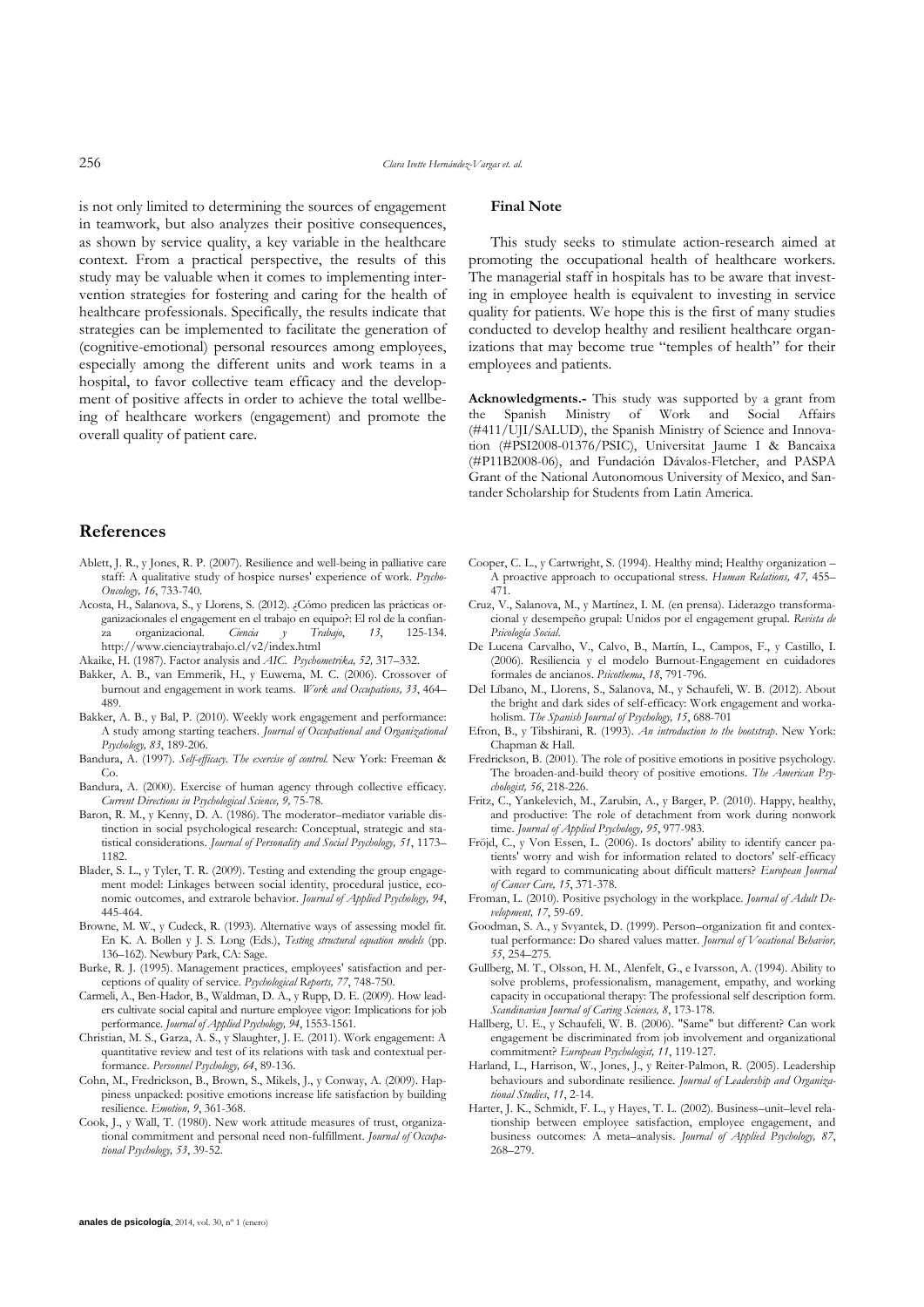- Holmbeck, G. N. (1997). Toward terminological conceptual, and statistical clarity in the study of mediators and moderators: Examples from the child-clinical and pediatric psychology literatures. *Journal of Consulting and Clinical Psychology, 65*, 599-610.
- Hoyle, R. H. (1995). The structural equation modeling approach: Basic concepts and fundamental issues. En R. H. Hoyle (Ed.), *Structural Equation Modeling, Concepts, Issues and applications* (pp. 1-15). Thousand Oaks, Ca: Sage.
- Hu, L., y Bentler, P. M. (1998). Fit indices in covariance structure modeling: Sensitivity to underparameterized model misspecification. *Psychological Methods, 3*, 424–453.
- James, L. R., Mulaik, S. A., y Brett, J. M. (2006). A tale of two methods. *Organizational Research Methods, 9*, 233-244.
- Kasman, D. L., Fryer-Edwards, K., y Braddock, C. (2003). Educating for professionalism: Trainees' emotional experiences on IM and pediatrics inpatient wards. *Academic Medicine, 78*, 730-741.
- Kline, R. B. (1998). *Principles and Practice of Structural Equation Modeling*. New York, NY: Guilford Press.
- Koch, T., y Jones, S. (2010). The ethical professional as endangered person: Blog notes on doctor−patient relationships. *Journal of Medical Ethics: Journal of the Institute of Medical Ethics, 36*, 264-285.
- Kunin, T. (1955). The construction of a new type of attitude measure. *Personnel Psychology, 8,* 65-67.
- Laschinger, H. S. (2010). Staff nurse work engagement in Canadian hospital settings: The influence of workplace empowerment and six areas of worklife. En S. L. Albrecht (Ed.), *Handbook of employee engagement: Perspectives, issues, research and practice* (pp. 309-322). Northampton, MA US: Edward Elgar Publishing.
- Lee, T., y Ko, Y. (2010). Effects of self-efficacy, affectivity and collective efficacy on nursing performance of hospital nurses. *Journal of Advanced Nursing, 66*, 839-848.
- Liao, H., Toya, K., Lepak, D. P., y Hong, Y. (2009). Do they see eye to eye? Management and employee perspectives of high-performance work systems and influence processes on service quality. *Journal of Applied Psychology*, *94*, 371-391.
- Llorens, S., Bakker, A. B., Schaufeli, W. B., y Salanova, M. (2006). Testing the robustness of the job demands–resources model. *International Journal of Stress Management, 13*, 378–391.
- Llorens, S., García-Renedo, M., y Salanova, M. (2005). Burnout como consecuencia de una crisis de eficacia: Un estudio longitudinal en profesores de secundaria. *Revista de Psicología del Trabajo y de las Organizaciones, 21*, 55-70.
- Llorens, S., Salanova, M., y Losilla, J. (2009). Liderazgo transformacional y capital psicológico positivo: Un estudio de caso en una empresa de la construcción. *Directivos construcción, 220,* 48-55.
- Llorens, S., Schaufeli, W. B., Bakker, A. B., y Salanova, M. (2007). Does a positive gain spiral of resources, efficacy beliefs and engagement exist? *Computers in Human Behavior, 23*, 825-841.
- Llorens, S., y Salanova, M. (2012). *Organizaciones sanitarias saludables y resilientes*: *Un estudio de caso en hospitales de Castellón y provincia*. Castellón: Fundación Dávalos-Fletcher.
- MacCallum, R. C., Browne, M. W., y Sugawara, H. M. (1996). Power analysis and determination of sample size for covariance structure modeling. *Psychological Methods, 2*, 130-149.
- MacKinnon, D. P., Lockwood, C. M., Hoffman, J. M., West, S. G., Sheets, V. (2002). A comparison of methods to test mediation and other intervening variable effects. *Psychological Methods, 7*, 83–104.
- Mageau, G. A., y Vallerand, R. J. (2007). The moderating effect of passion on the relation between activity engagement and positive affect. *Motivation and Emotion*, *31*, 312-321.
- Marsh, H. W., Balla, J. R., y Hau, K. T. (1996). An evaluation of Incremental Fit Indices: A clarification of mathematical and empirical properties. En G. A. Marcoulides y R. E. Schumacker (Eds.), *Advanced structural equation modeling: Issues and techniques* (pp. 315–353). Mahwah, NJ: Lawrence Erlbaum Associates.
- Matos, P. S., Neushotz, L. A., Griffin, M., y Fitzpatrick, J. J. (2010). An exploratory study of resilience and job satisfaction among psychiatric nurses working in inpatient units. *International Journal of Mental Health Nursing*, *19*, 307-312.
- McAllister, M., y Lowe, J. B. (2011). *The resilient nurse: Empowering your practice*. New York: Springer Publishing Co.
- Nunnally, J. C., y Bernstein, I. H. (1994). *Psychometric Theory*, 3rd ed. New York: McGraw-Hill.
- Parasuraman, A., Zeithaml, V., y Berry, L. L. (1988). SERVQUAL: A multiple-item scale for measuring consumer perceptions of service quality. *Journal of Retailing, 64,* 12-40.
- Podsakoff, P. M., MacKenzie, S. B., Lee, J. Y., y Podsakoff, N. P. (2003). Common method biases in behavioral research: A critical review of the literature and recommended remedies. *Journal of Applied Psychology*, *88,*  879–903*.*
- Preacher, K. J., y Hayes, A. F. (2004). SPSS ans SAS procedures for estimating indirect effects in simple mediation models. *Behavior Research Methods, 36*, 717-731.
- Price, L. L., Arnould, E. J., y Tierney, P. (1995). Going to extremes: Managing service encounters and assessing provider performance. *Journal of Marketing, 59,* 83-97.
- Reeves, C. A., y Bednar, D. A. (1994). Defining quality: Alternatives and implications. *Academy of Management Review*, *19*, 419-445.
- Ríos-Rísquez, M., Meca, J., y Fernández, C. (2010). Personalidad resistente, autoeficacia y estado general de salud en profesionales de enfermería de cuidados intensivos y urgencias. *Psicothema, 22*, 600-605.
- Salanova, M. (2008).Organizaciones saludables: una aproximación desde la psicología positiva. En Vázquez y Hervás (Eds.), *Psicología positiva aplicada* (pp. 403-458). Bilbao, España: Desclée de Brouwer.
- Salanova, M., Agut, S., y Peiró, J. M. (2005). Linking organizational resources and work engagement to employee performance and customer loyalty: The mediation of service climate. *Journal of Applied Psychology, 90*, 1217–1227.
- Salanova, M., Llorens, S., Cifre, E., Martínez, I. M., y Schaufeli, W. B. (2003). Perceived collective efficacy, subjective well-being, and task performance among electronic work groups: An experimental study. *Small Group Research, 34*, 43-73.
- Salanova, M., Llorens, S., Cifre, E., y Martínez, I. M. (2012). We need a Hero! Towards a validation of the Healthy & Resilient Organization (HE-RO) model. *Group & Organization Management, 37*, 785-822.
- Salanova, M., Llorens, S., y Schaufeli, W. B. (2011). Yes, I can, I feel good, and I just do it! On gain cycles and spirals of efficacy beliefs, affect, and engagement. *Applied Psychology: An International Review, 60*, 255-285.
- Salanova, M., Martínez, I., y Llorens, S. (2012). Success breeds success, especially when self-efficacy is related to an internal attribution of causality. *Estudios de Psicología, 33*, 151-165.
- Salanova, M., Rodríguez-Sánchez, A. M., Del Líbano, M., y Ventura, M. (2012). Organizaciones Sanitarias Saludables y Resilientes: Marco teórico y conceptual. En S. Llorens y M. Salanova (Dirs.) *Organizaciones sanitarias saludables y resilientes*: *Un estudio de caso en hospitales de Castellón y provincia*. Castellón: Fundación Dávalos-Fletcher.
- Salanova, M., y Schaufeli, W. B. (2009). *El engagement en el trabajo. Cuando el trabajo se convierte en pasión*. Madrid: Alianza.
- Schaufeli, W. B., Salanova, M., Gonzalez–Romá, V., y Bakker, A. B. (2002). The measurement of engagement and burnout: A two sample confirmatory factor analytic approach. *Journal of Happiness Studies, 3*, 71–92.
- Schaufeli, W. B., Taris, T. W., y Bakker, A. (2006). Dr. Jekyll and Mr. Hide: On the differences between work engagement and workaholism. En R. J. Burke (Ed.), *Research companion to working time and work addiction* (pp. 193-217). Northhampton, UK: Edward Elgar.
- Schaufeli, W. B., y Salanova, M. (2011). Work engagement: On how to better catch a slippery concept. *European Journal of Work and Organizational Psychology, 20*, 39-46.
- Schneider, B., y Bowen, D. E. (1985). Employee and customer perceptions of service in banks: Replication and extension. *Journal of Applied Psychology, 70*, 423-433.
- Shrout, P. E., y Bolger, N. (2002). Mediation in experimental and nonexperimental studies: New procedures and recommendations. *Psychological Methods, 7*, 422-445.
- Sobel, M. E. (1982). Asymptotic confidence intervals for indirect effects in structural equation models. En S. Leinhardt (Ed.), *Sociological methodology* (pp. 290-312). Washington, DC: American Sociological Association.